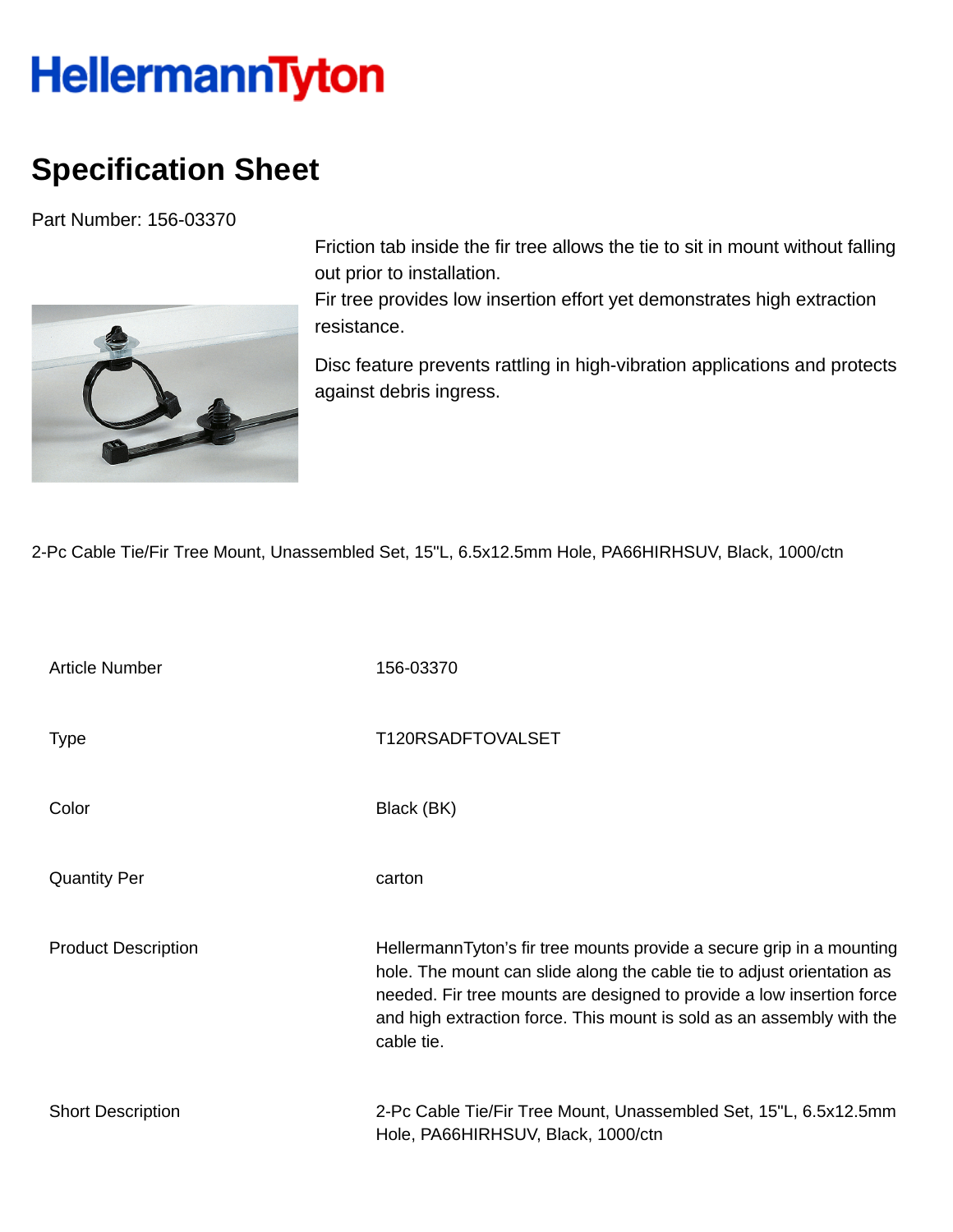| Minimum Tensile Strength (Imperial)   | 120                    |
|---------------------------------------|------------------------|
| Minimum Tensile Strength (Metric)     | 535                    |
| Length L (Imperial)                   | 15.0                   |
| Length L (Metric)                     | 385.0                  |
| <b>Fixation Method</b>                | <b>Fir Tree</b>        |
| <b>Identification Plate Position</b>  | none                   |
| Releasable Closure                    | <b>No</b>              |
| <b>Tie Closure</b>                    | plastic pawl           |
| Variant                               | <b>Inside Serrated</b> |
| Width W (Imperial)                    | 0.30                   |
| Width W (Metric)                      | 7.6                    |
| <b>Bundle Diameter Min (Imperial)</b> | 0.20                   |
| <b>Bundle Diameter Min (Metric)</b>   | 5.0                    |
| <b>Bundle Diameter Max (Imperial)</b> | 4.13                   |
| <b>Bundle Diameter Max (Metric)</b>   | 105.0                  |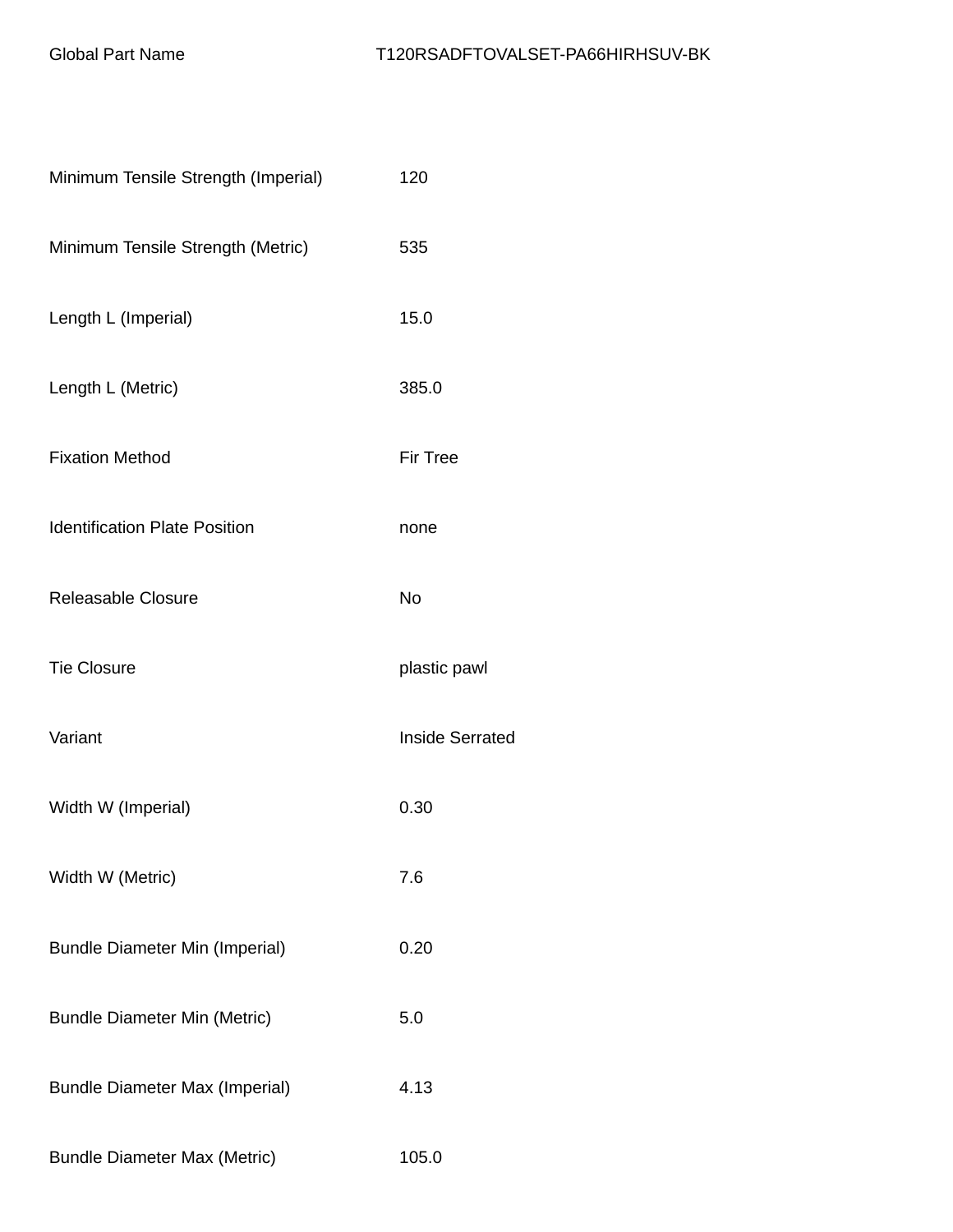| Thickness T (Imperial)                  | 0.07                                                                              |
|-----------------------------------------|-----------------------------------------------------------------------------------|
| Thickness T (Metric)                    | 1.8                                                                               |
| Height H (Imperial)                     | 0.92                                                                              |
| Height H (Metric)                       | 23.4                                                                              |
| Panel Thickness Min (Imperial)          | 0.02                                                                              |
| Panel Thickness Max (Imperial)          | 0.26                                                                              |
| Panel Thickness Min (Metric)            | 0.6                                                                               |
| Panel Thickness Max (Metric)            | 6.75                                                                              |
| Mounting Hole Diameter D (Imperial)     | $0.24 \times 0.48$ " $0.25 \times 0.50$ " $0.25 \times 0.51$ " $0.27 \times 0.47$ |
| Mounting Hole Diameter D Min (Imperial) | 0.24                                                                              |
| Mounting Hole Diameter D Max (Imperial) | 0.51                                                                              |
| Mounting Hole Diameter D Max (Metric)   | 13.0                                                                              |
| Disc Diameter (Metric)                  | 17.6 x 23.6                                                                       |
| Disc Diameter (Imperial)                | $0.69 \times 0.93$                                                                |